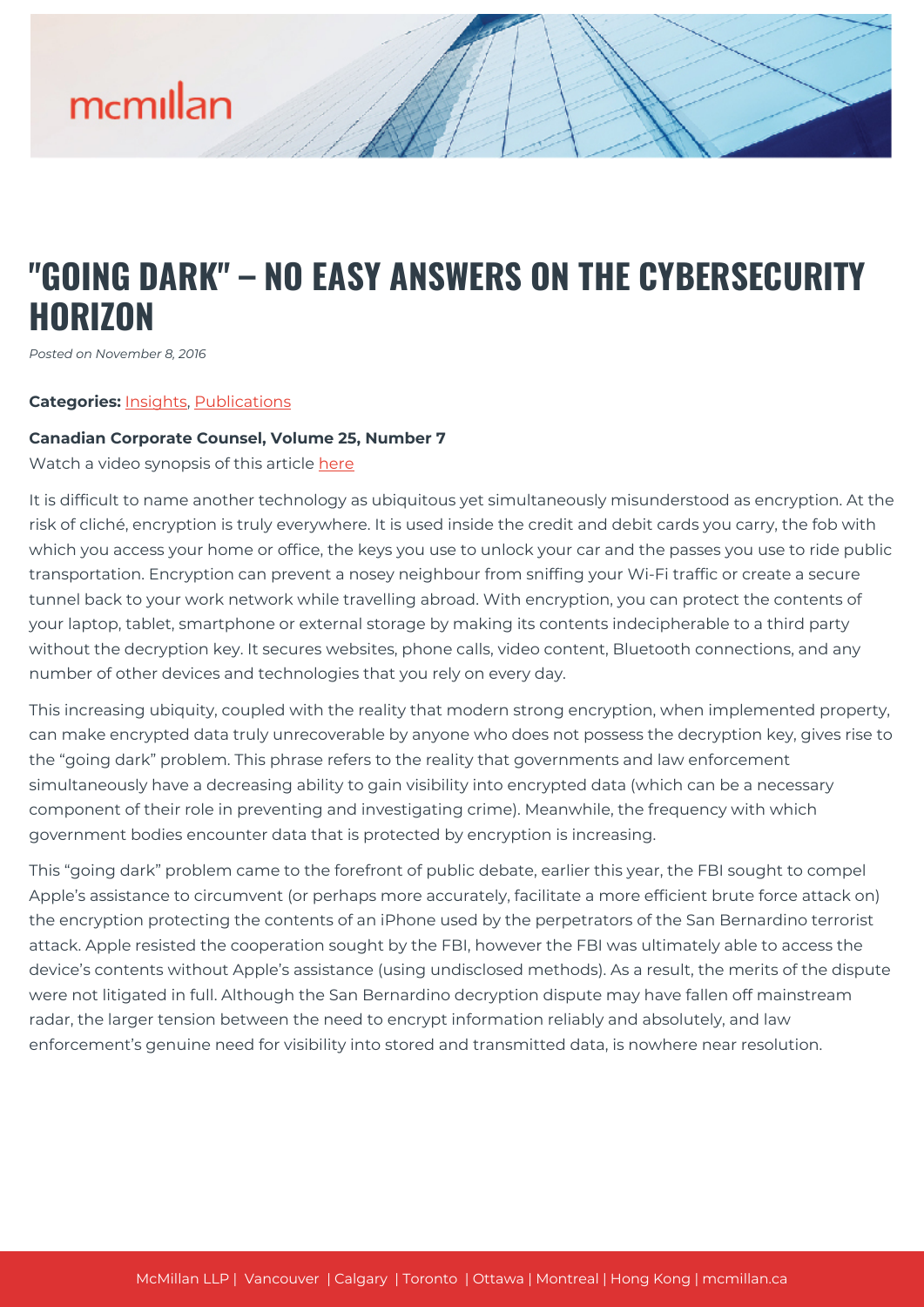Resolving this tension will be one of the more significant regulatory challenges of the next decade, and unfortunately, history tells us that there is no easy solution. In what follows, we examine the "going dark" problem and provide a brief overview of how various jurisdictions have historically attempted to solve it.

#### **Not a Solution – Weakness by Design**

History has shown that there is no easy solution to the competing demands for the security and privacy afforded by strong encryption on the one hand, and an ability for government to access data in appropriate circumstances on the other. Since the early days of modern encryption, governments have grappled with this dilemma.

Many early attempts to regulate encryption sought to either import some form of weakness, or backdoor into the encryption itself, or to impose limitations on encryption's use. The rationale behind prohibiting or weakening encryption by design was presumably to enable law enforcement to decrypt data without relying on cooperation from third parties. One early effort to regulate encryption was also one of the bluntest. In the late 1970s, the U.S. National Bureau of Standards ("**NBS**") published the "Data Encryption Standard" ("**DES**"), which was the first American unified federal data encryption algorithm. The National Security Agency ("**NSA**") successfully lobbied for a weaker encryption standard than was initially intended.<sup>[1]</sup> The dilemma was clear. There was need for a strong encryption standard capable of protecting privacy and securing data, but at the same time, there was fear of a standard so strong that it could be used to undermine the nation's own intelligence efforts.

In 1993, the U.S. Government proposed the Escrowed Encryption Standard ("**ESS**"). This initiative sought the inclusion of a device called the "Clipper Chip" in telephone systems. It would have permitted the state to decrypt digital information after retrieving a cryptographic key that was to be pre-deposited with the National Institute of Standards and Technology ("**NIST**") and the Treasury Department. Technology experts and government officials (including John Ashcroft and John Kerry) were quick to denounce this initiative. Not only would criminals avoid using technology employing the Clipper Chip (neutering its primary purpose at the outset), but the initiative was ripe with the potential for insider abuse, was allegedly subject to significant technical vulnerabilities, and would in fact pool decryption keys in a centralized location, which by its nature was more vulnerable to attack.<sup>[2]</sup> For these reasons, the Clipper Chip initiative was eventually abandoned.

Another early attempt by the U.S. Government to regulate encryption practices was the establishment of export controls that limited foreign access to strong cryptographic technology. Prior to 1996, encryption algorithms were classified as "munitions" in the U.S. and their export was substantially regulated. However, such regulation became substantially more difficult to enforce as internet use grew in popularity[.\[3\]](#page--1-0) These controls were also harmful to the American economy, as e-commerce requires the use of strong cryptography.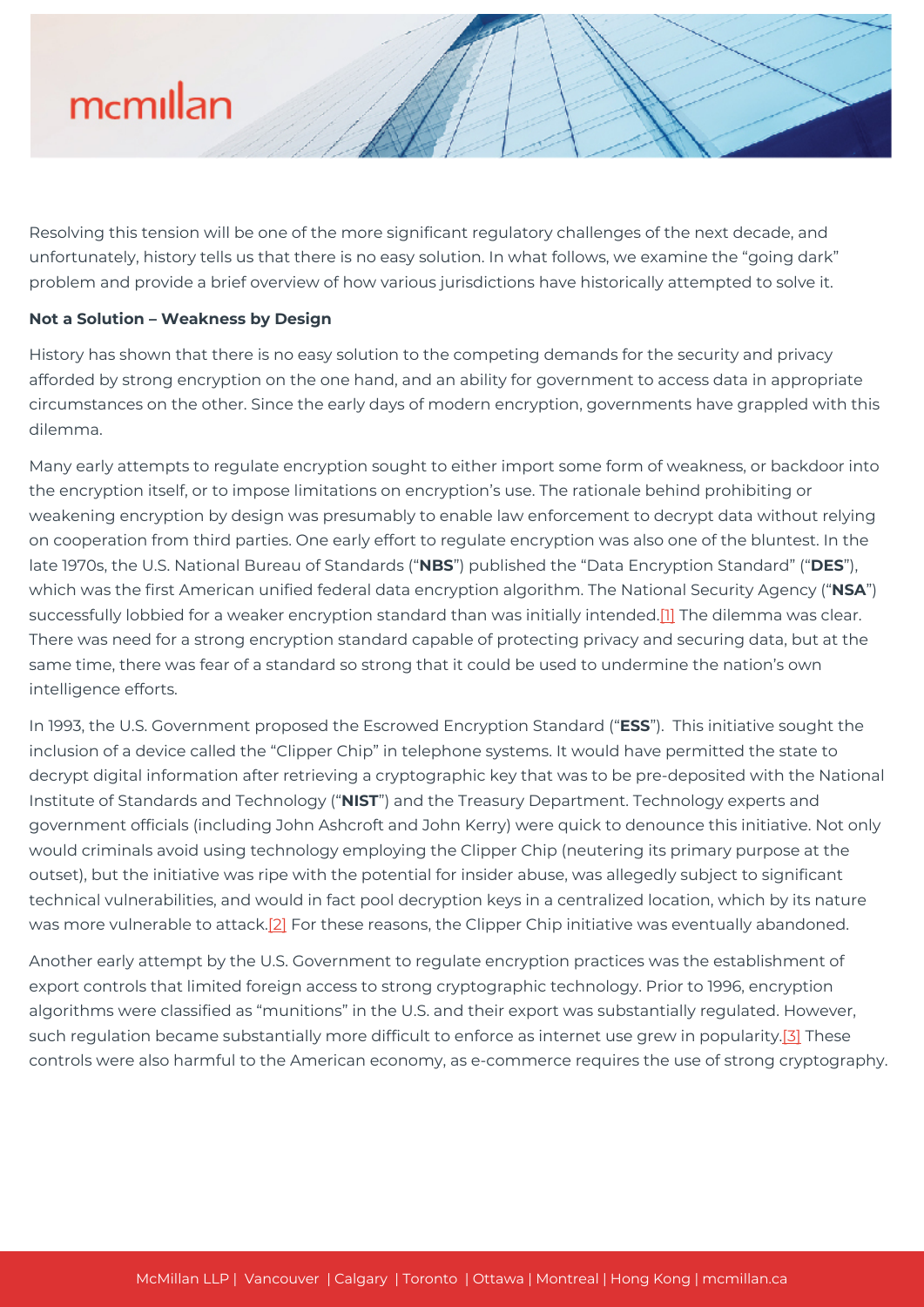As a result, the Economic Strategy Institute in 1998 estimated that with continued export controls, the U.S. economy would have lost \$37 to \$96 billion over the period from 1998 to 2003[.\[4\]](#page--1-0) Ultimately, in November 1996, the Clinton Administration signed an executive order transferring regulation of encryption exports to the Department of Commerce, which enabled the substantial relaxation, if not practically the elimination, of encryption export restrictions in the U.S.

#### **Not a Solution – Mandated Assistance**

Another strategy employed to varying degrees of success is to take steps to compel manufacturers, on a perinstance basis, to provide decryption assistance. Such assistance may come in the form of mandating decryption key disclosure, or the removal from hardware or software of external "non-encryption" barriers to decryption (such as password retry limits, automatic wiping, or arbitrary delays that are imposed by software). The latter approach is arguably a less offensive intrusion on the capabilities of strong encryption, in that it does not involve impairing the strength of the underlying encryption itself.

However, this too is an imperfect solution, as it requires law enforcement to rely on third-party manufacturers or service providers to provide assistance. As became apparent during the recent San Bernardino incident, third parties may be increasingly resistant to providing any form of what may be perceived as "decryption assistance". The process of addressing that reluctance through the courts may serve to be a significant practical roadblock in an environment where law enforcement may need to make relatively quick and responsive decisions based on the content of electronic communication and data.

The imperfection of this approach becomes even more pronounced where the third-party manufacturer or service provider actually lacks the ability to facilitate access (regardless of desire). Recently, WhatsApp advised that it could not comply with an FBI wiretap warrant, as it did not control the decryption keys protecting the content of messages sent through its platform.[\[5\]](#page--1-0) This type of response may increasingly become the norm as manufacturers and service providers move to "trust-no-one" (or "**TNO**") encryption models that remove the ability for third parties (including the manufacturer or service provider itself) to access a user's data.

#### **Global Strategies – How the World Handles "Going Dark"**

In seeking insight into the potential future of domestic regulation in this space, it is also useful to review the various approaches taken and proposed in foreign jurisdictions. Just as the history of encryption's regulation has been characterized by a variety of differing perspectives and approaches, equally diverse is the range of strategies contemplated around the globe today.

In the U.K., legislators in both Houses of Parliament are currently exchanging amendments to the *Investigatory Powers Bill*[\[6\]](#page--1-0) ("IPB") following its third reading in the House of Lords on October 31, 2016. The IPB, which may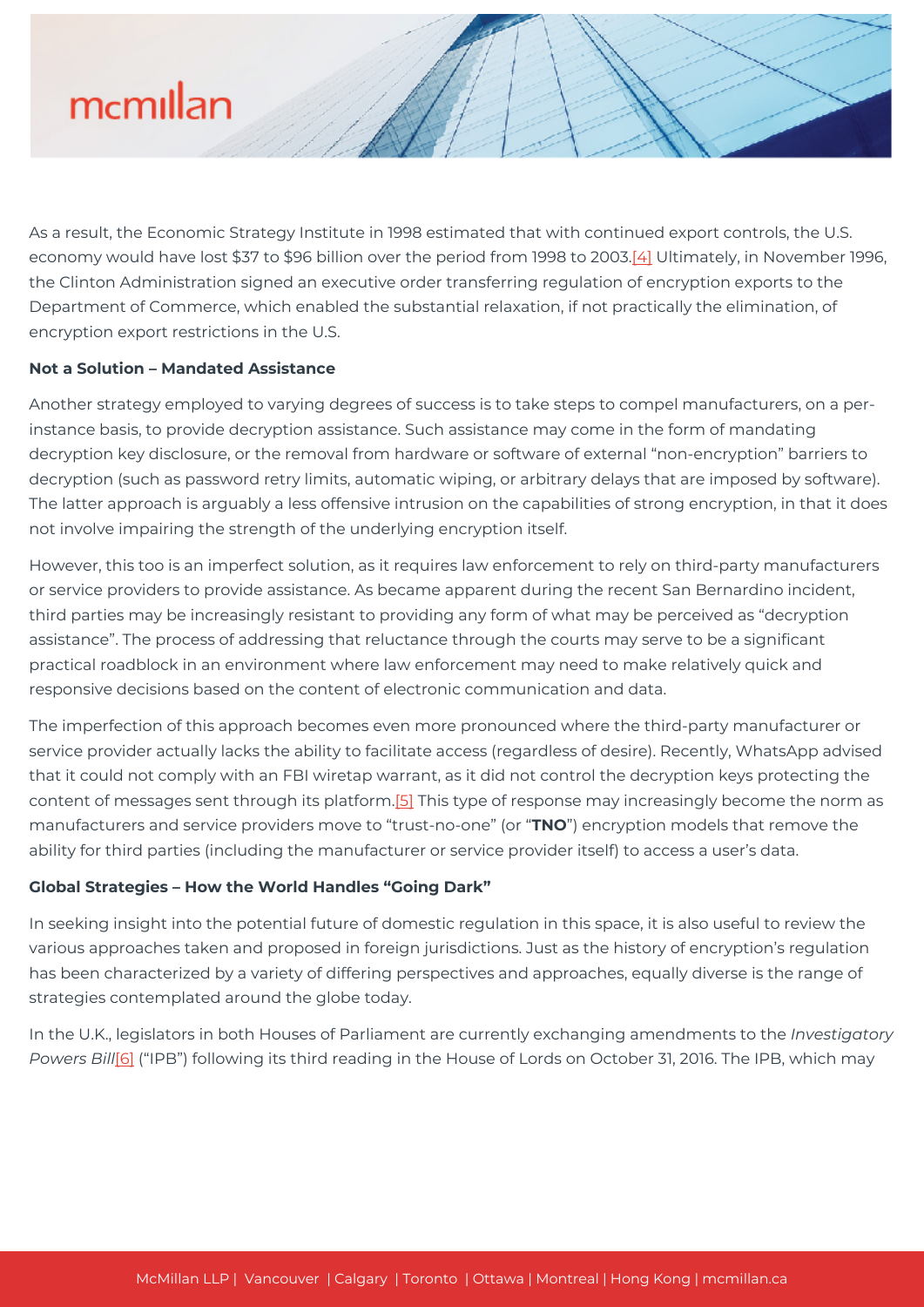become law in the U.K., concerns the proposed expansion of government surveillance of electronic communications. Among other things, it would allow government-sanctioned "hacking" in investigating crimes, and require companies to assist with these operations. This bill would also require companies to take "reasonable steps" to hand over data to law enforcement.

One of the potential implications of the IPB could be the prohibition of end-to-end encryption of electronic messages. End-to-end encryption effectively conceals these messages from both the manufacturer itself and internet service providers. In order to comply with the IPB, companies may have to scale back their deployment of end-to-end encryption to retain the ability to decrypt traffic. Critics of the IPB have indicated that the "reasonable steps" requirement contemplated by the legislation may impose overly burdensome assistance obligations on third parties.[\[7\]](#page--1-0) Perhaps responding to this criticism, the IPB was revised to only require companies to remove encryption *so long as the removal is feasible and not prohibitively expensive*. At the present moment, the bill contains language that would allow the creation of regulations obligating a "relevant operator" (including postal and telecommunications operators) to remove electronic protection applied by or on behalf of that operator to any communications or data. Notably, under current U.K. law (section 49 of the U.K.'s *Regulation of Investigatory Powers Act*) individuals are already required to supply decrypted information or decryption keys to law enforcement upon court order, subject to certain safeguards.

Similarly, the U.S. Senate Select Committee on Intelligence Chairman Richard Burr and Vice Chairman Dianne Feinstein recently proposed a piece of draft legislation called the "Compliance with Court Orders Act of 2016" (the "**Feinstein-Burr Bill**"). If passed, this bill would force manufacturers to decrypt data and provide information to law enforcement in an intelligible format (or provide the technical assistance necessary to do so) when faced with a court order.<sup>[8]</sup> As above, there is an argument that such legislation could require manufacturers to build vulnerabilities into their products, and possibly disable the use of end-to-end encryption.

While the Feinstein-Burr Bill is reportedly losing momentum and is not expected to pas[s\[9\],](#page--1-0) its subject matter is ripe for debate. The California and New York legislatures are currently sitting on similar draft legislation that would attempt to limit smartphone encryption. Read for the first time earlier this year, California's Assembly Bill No. 1681 would, on or after January 1, 2017, make a manufacturer that is unable to decrypt a smartphone ondemand subject to a civil penalty of \$2,500 for each instance.<sup>[10]</sup> This bill is currently in committee. New York's Assembly Bill A8093A, also currently under consideration, contains a similar provision.[\[11\]](#page--1-0)

India has taken an approach to encryption that is in many ways a throwback to the early attempts at regulation discussed above by capping the strength of encryption mechanisms in certain circumstances.[\[12\]](#page--1-0) Further, in 2015, India's Department of Electronic and Information Technology ("**DEITy**") proposed a new draft encryption policy. The policy would have forced persons to store for 90 days plain text copies of all their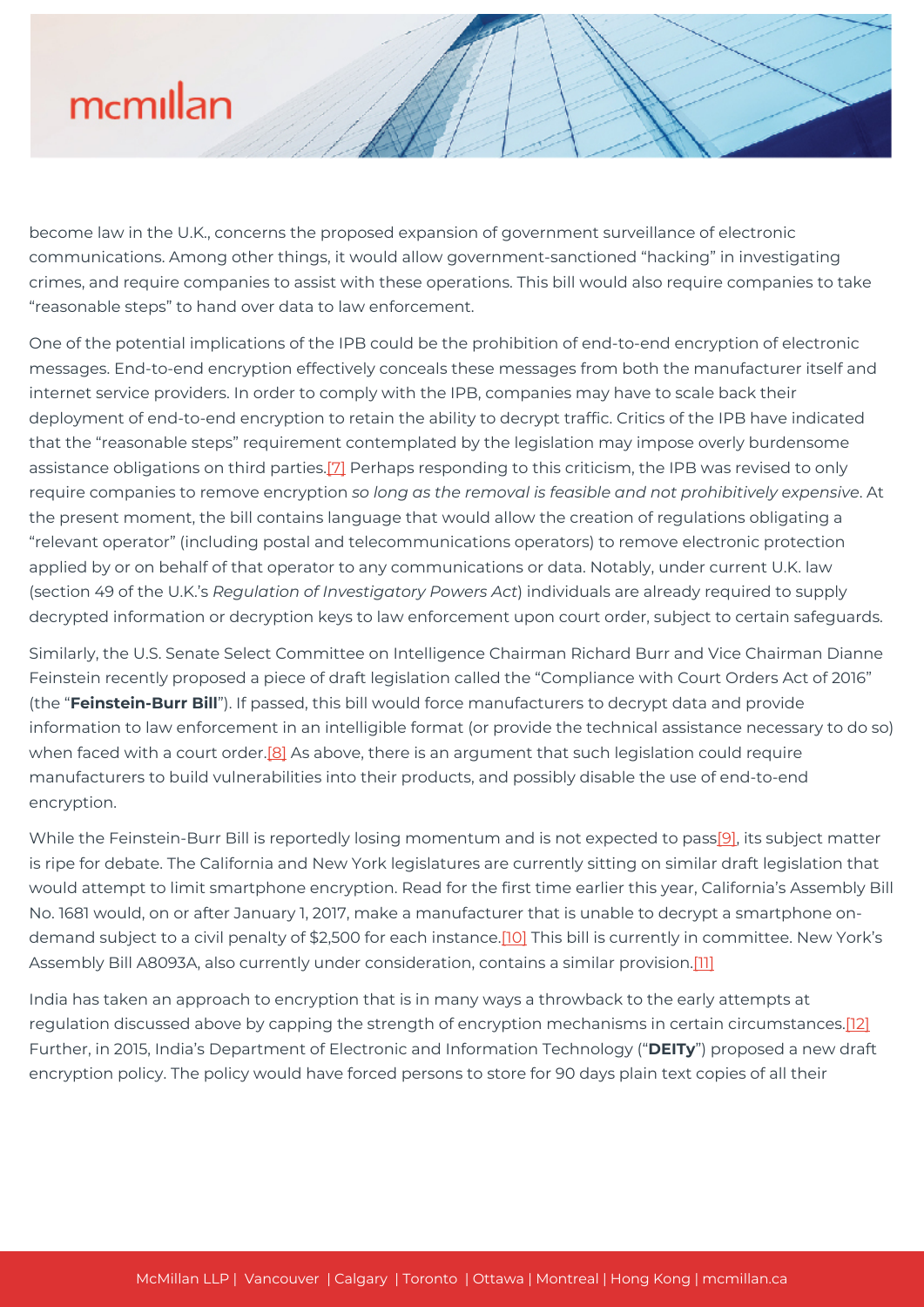encrypted messages to be made available to law enforcement on demand, rendering such security measures all but redundant.[\[13\]](#page--1-0) DEITy quickly withdrew the policy following fierce public outcry.

India is not the only nation to draw from historical U.S. approaches to regulation. Australia's Defence Trade Controls Act 2012 ("**DTCA**")[\[14\]](#page--1-0) is a contemporary example of encryption export controls. The DTCA prohibits the export of communications protected by certain strong encryption mechanisms without a permit. The DTCA provides for stiff penalties for breach, including up to10 years in jail. The International Association for Cryptologic Research submitted a petition to block the DTCA, stating that the legislation as drafted "cuts off Australia from the international cryptographic research community and jeopardises the supply of qualified workforce in Australia's growing cybersecurity sector"[.\[15\]](#page--1-0) The DTCA nonetheless came into force as drafted.

In May 2016, the European Police Office ("**Europol**") and the European Union Agency for Network and Information Security ("**ENISA**") issued a joint statement acknowledging the dilemma involved in balancing privacy rights with the important objectives of law enforcement. [\[16\]](#page--1-0) The statement stressed the importance of proportionality in law enforcement's ability to employ intrusive investigative tools in investigating cyber related crimes and proposed that law enforcement select the least intrusive measure to achieve their investigative purpose. While intercepting encrypted communication with respect to solely an individual suspect may be proportionate, the statement noted that "breaking the cryptographic mechanisms might cause collateral damage". The joint statement also called for the sharing of best practices among various international jurisdictions regarding methods that lawfully allow bypassing encryption already in use by some jurisdictions. The statement asks policymakers and the judiciary to collaborate to issue clear policy guidance on the proportionality of the use of such investigative tools. The statement concludes by commenting that:

"When circumvention is not possible yet access to encrypted information is imperative for security and justice, then feasible solutions to decryption without weakening the protective mechanisms must be offered, both in legislation and through continuous technical evolution."

While the joint statement represents thoughtful collaboration in pursuit of a unified solution to the "going dark" problem, there remains philosophical differences with respect to this issue globally. For instance, while countries such as Germany and the Netherlands have both disavowed encryption backdoors[,\[17\]t](#page--1-0)he U.K.[\[18\]](#page--1-0) and the U.S. emphasize the need of law enforcement to have unimpeded access to encrypted data.[\[19\]](#page--1-0)

#### **The Current Landscape in Canada**

In Canada, Section 8 of the *Canadian Charter of Rights and Freedoms* protects against unreasonable search and seizure by government agencies. The mechanics of Section 8 require that the government obtain lawful authority prior to conducting a search regarding a subject matter to which an individual has a reasonable expectation of privacy.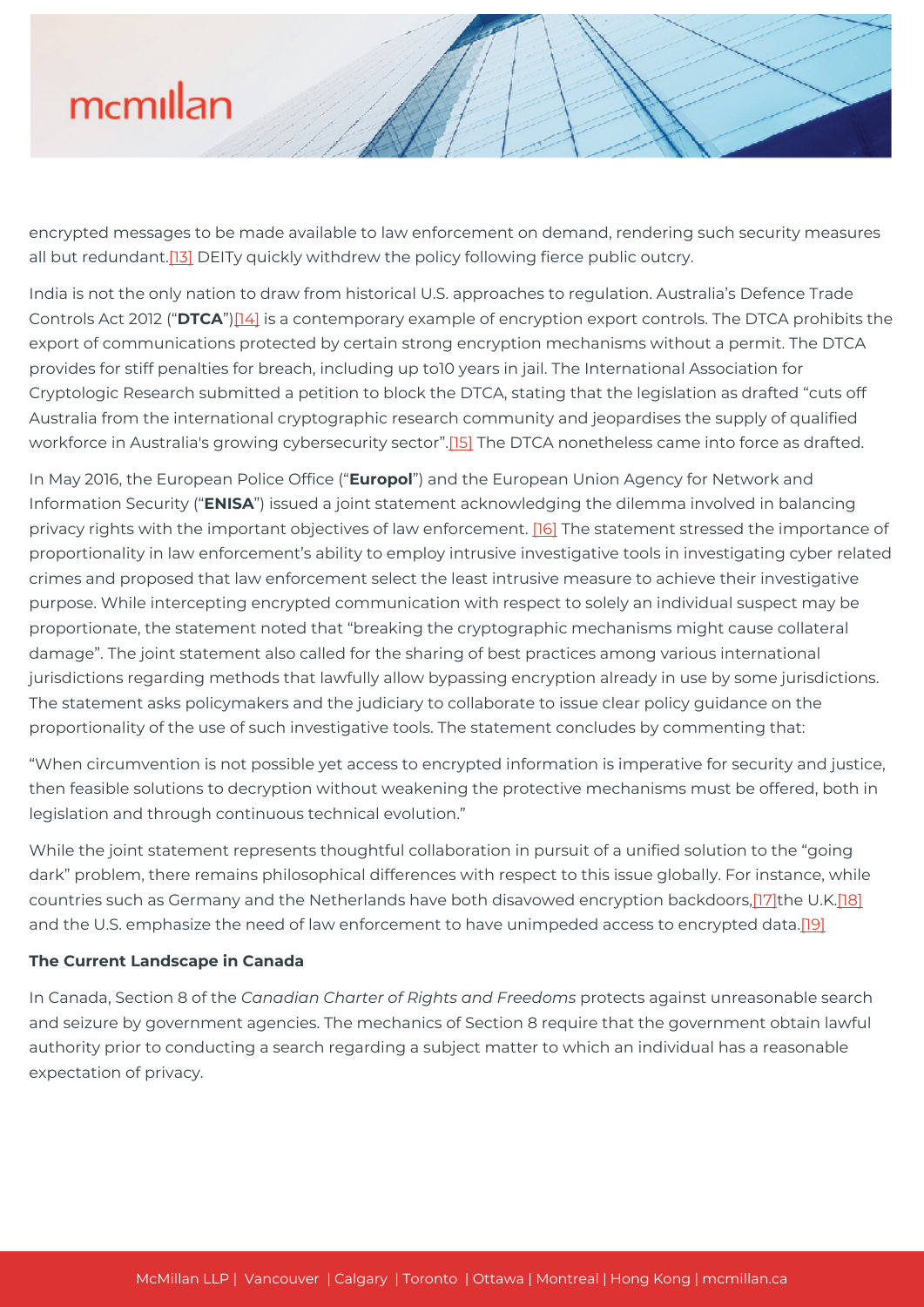The determination of whether an individual has a reasonable expectation of privacy turns on whether the individual has a subjective expectation of privacy and whether that expectation is objectively reasonable.[\[20\]](#page--1-0) Establishing that an individual has a subjective expectation of privacy is relatively easy and this can normally be inferred from the manner in which an individual treats the information in question[.\[21\]](#page--1-0) Establishing that this subjective expectation is objectively reasonable is the greater burden for an individual to overcome when objecting to government intrusion into their private affairs.

An evaluation of whether a reasonable expectation of privacy is objectively reasonable is a normative process[.\[22\]](#page--1-0) Where the subject matter involves informational privacy, courts must consider whether the information obtained by law enforcement reveals personal information that individuals in a free and democratic society would not want the state to obtain. Case law demonstrates that information revealing intimate details about our lifestyle or personal choices is the kind of information that attracts constitutional protection[.\[23\]](#page--1-0)

The Supreme Court has repeatedly recognized the privacy interests associated with technological devices. The Court has found that searches of technological devices have the potential to implicate important privacy interests that are different in both nature and extent from the search of ordinary "places".[\[24\]](#page--1-0) In *R v Spencer* the Court further held that individuals maintain a reasonable expectation of privacy in their online activities in certain circumstances[.\[25\]](#page--1-0)

Despite the reasonable privacy interest that individuals may have in technological devices, Canadian law enforcement agencies are permitted to impede this interest if they obtain lawful authority to do so (i.e. a search warrant). Indeed, where the requisite authority is obtained, law enforcement possesses significant legal tools to help them access and identify information that has been made "dark" using encryption methods. This includes the authority to obtain an "assistance order" requiring any person to assist law enforcement in carrying out a search[.\[26\]](#page--1-0)

In *R v TELUS Communications Co.* ("**Telus**"), the court recently considered whether obtaining an assistance order requires independent lawful authority to impede an individual's privacy interest[.\[27\]](#page--1-0) In this case, law enforcement sought the assistance of a third party service provider to identify the personal subscriber information relating to anonymized data obtained through a transmission data recorder warrant. The court found that the law enforcement agency had already obtained the necessary authorization to access the private information through the original warrant and that the assistance order was simply supplementary.[\[28\]](#page--1-0) In finding that an assistance order does not require independent authority to impede an individual's privacy interest, the court noted the following about the lawful access sections of the *Criminal Code*:

These sections ought not to be interpreted in a manner that simply creates a technical maze, through which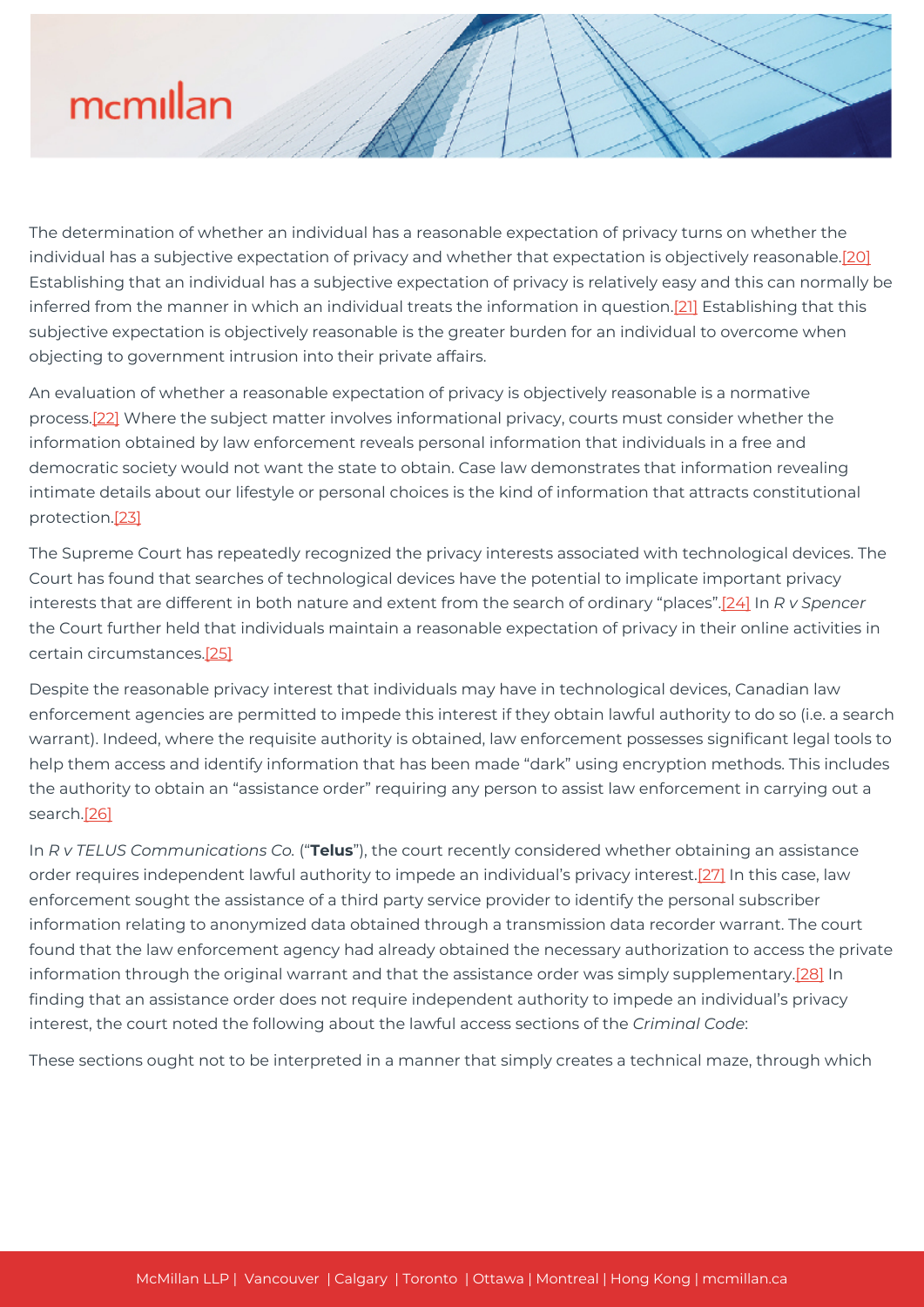the police are to be put, with no certainty whether the path that the police ultimately take will have them arrive at the desired endpoint, especially when, had the correct path been taken, the desired information would nonetheless have been obtained.[\[29\]](#page--1-0)

Law enforcement also has additional tools in the context of mobile carriers. The Solicitor General's Enforcement Standards ("**SGES**") set out various decryptability requirements that must be met as a condition of obtaining a wireless spectrum license in Canada. The SGES came into force in 1990, and was amended in 2008. Standard 12, for example, provides that if network operators or service providers initiate encoding, compressors or encryption of telecommunications traffic, law enforcement agencies will require the network operators or service providers to provide intercepted communications in decrypted form[.\[30\]](#page--1-0)

Bill C-13, the *Protecting Canadians from Online Crime Act* came into force on March 9, 2015. This recently passed legislation, while a shadow of more onerous proposed legislation, enforces the search powers of the government, in the digital domain.<sup>[31]</sup> While the SGES applies to mobile providers, this Act applies to all telecommunication service providers. The Act contains provisions with respect to entities that possess or control computer data or certain financial data, such as Internet service Providers (ISPs), telecommunications service providers (TSPs) and financial institutions. The Act has amended the *Criminal Code* to authorize a peace officer or public officer to require individuals to preserve computer data that is in their possession or control.[\[32\]](#page--1-0) Critics of the Act emphasize that it lowers the threshold applicable to obtaining various orders relating to computer data, transmission data, and tracking data.

### **The Road Ahead**

Proposed strategies for regulating encryption are varied, nuanced, and rarely satisfy the interests of all stakeholders. However, the lack of a satisfying solution is hardly unexpected. The reality is that there are no simple solutions or easy answers ahead, and both historically employed and proposed future solutions are fraught with significant negative side effects.

It is arguably imprudent to weaken encryption by design. If you cut a hole through a vault door, it is difficult to convince the world that the hole will only be used by the good guys and never by the crooks. No matter how well a vulnerability or backdoor is disguised or protected from misuse, purists will argue that any vulnerability imposed on an encryption scheme represents a point of weakness that can be exploited by a malicious actor. Further, the approach of imposing a known weakness or providing for backdoor access invites difficult questions as to who the "good guys" are. Which agencies in government would be entrusted with the keys to utilize backdoor access to a particular platform, and which foreign states would be extended the same courtesy provided to domestic authorities? In an era when data breaches are seemingly a weekly event, what happens when the repository of keys, credentials, or knowledge necessary to utilize an imposed vulnerability or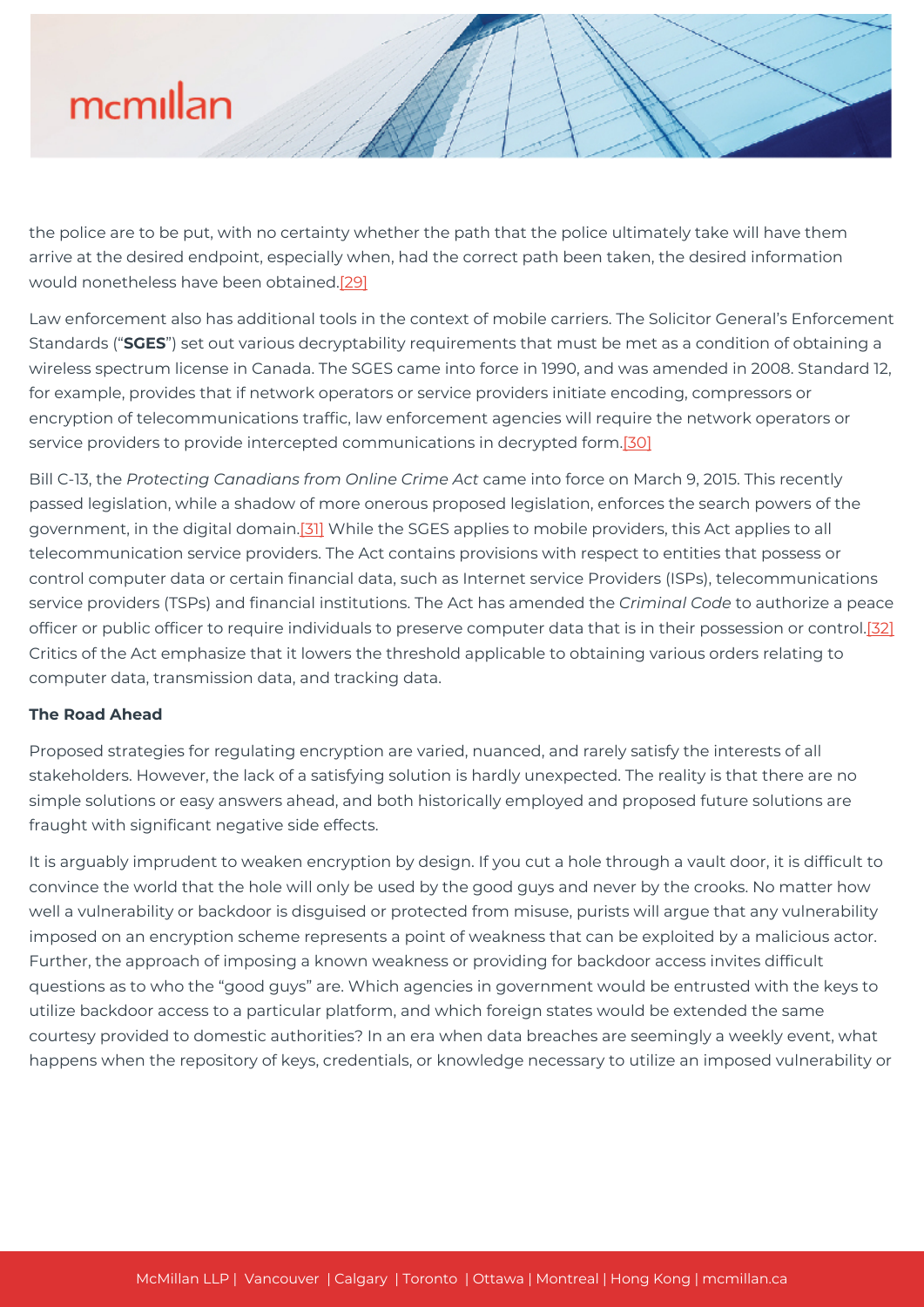backdoor is compromised?

Similarly, it is impractical to adopt a practice of restricting the use or development of existing or future encryption through regulation. Encryption is fundamental to the operation of significant components of business, society, and daily life. Pushing back against its widespread employ would be not only impractical, but also damaging to the economy, and arguably ineffective at actually preventing encryption's utilization by determined criminals.

Further, encryption, at its core, is simply a methodology (or many) for executing complex mathematical operations in a manner that produces a particular output. The distribution of knowledge is incredibly difficult to unwind in an era where the internet serves as a seemingly eternal repository for anything and everything that people have an interest in retaining. Walking encryption back (ignoring for a moment the significant negative consequences that this would have) would be impractical. Security researchers and cryptographers around the world have a strong grasp of the workings of modern strong encryption, and no amount of regulation can undo that reality.

The "going dark" dilemma is a difficult problem without an easy solution. Compounding this challenge is the reality that both lawmakers and their constituents often poorly understand encryption and its implementation. In the interim, while we seek to strike the right balance, the best we can hope and push for is a rational and well-reasoned debate that resists the temptation impulsively to adopt band-aid solutions that do more damage than good.

by Rohan Hill, Mitch Koczerginski and Bill Olaguera, Articled Student

[1] Matt Curtin, *Brute Force Cracking the Data Encryption Standard* (New York: Springer, 2005) at 14.[ps2id id='1' target=''/]

[2] Abelson, Hal et al. "The Risks of Key Recovery, Key Escrow, and Trusted Third Party Encryption" [\(www.crypto.com/papers/escrowrisks98.pdf](https://mcmillan.ca/www.crypto.com/papers/escrowrisks98.pdf)).[ps2id id='3' target=''/]

[3] In 1999, a study found 805 encryption products worldwide. That study was intended to measure the effectiveness of blocking exports of advanced encryption technology. It concluded that blocking it did not prevent people in other countries from obtaining the products

[\(www.networkworld.com/article/3032188/security/schneier-terrorists-will-switch-to-more-secure-alternatives-t](http://www.networkworld.com/article/3032188/security/schneier-terrorists-will-switch-to-more-secure-alternatives-to-avoid-encryption-backdoors.html) [o-avoid-encryption-backdoors.html\)](http://www.networkworld.com/article/3032188/security/schneier-terrorists-will-switch-to-more-secure-alternatives-to-avoid-encryption-backdoors.html).[ps2id id='4' target=''/]

[4] Erik R. Olbeter and Christopher Hamilton, "Finding the Key: Reconciling National and Economic Security Interests in Cryptographic Policy" (Washington, D.C.: Economic Strategy Institute, March 1998) [\(www.members.tripod.com/encryption\\_policies/us/olbeter\\_0498\\_key.htm](http://www.members.tripod.com/encryption_policies/us/olbeter_0498_key.htm)).[ps2id id='4' target=''/] [5] [www.wired.com/2016/03/fbi-crypto-war-apps/](http://www.wired.com/2016/03/fbi-crypto-war-apps/).[ps2id id='5' target=''/]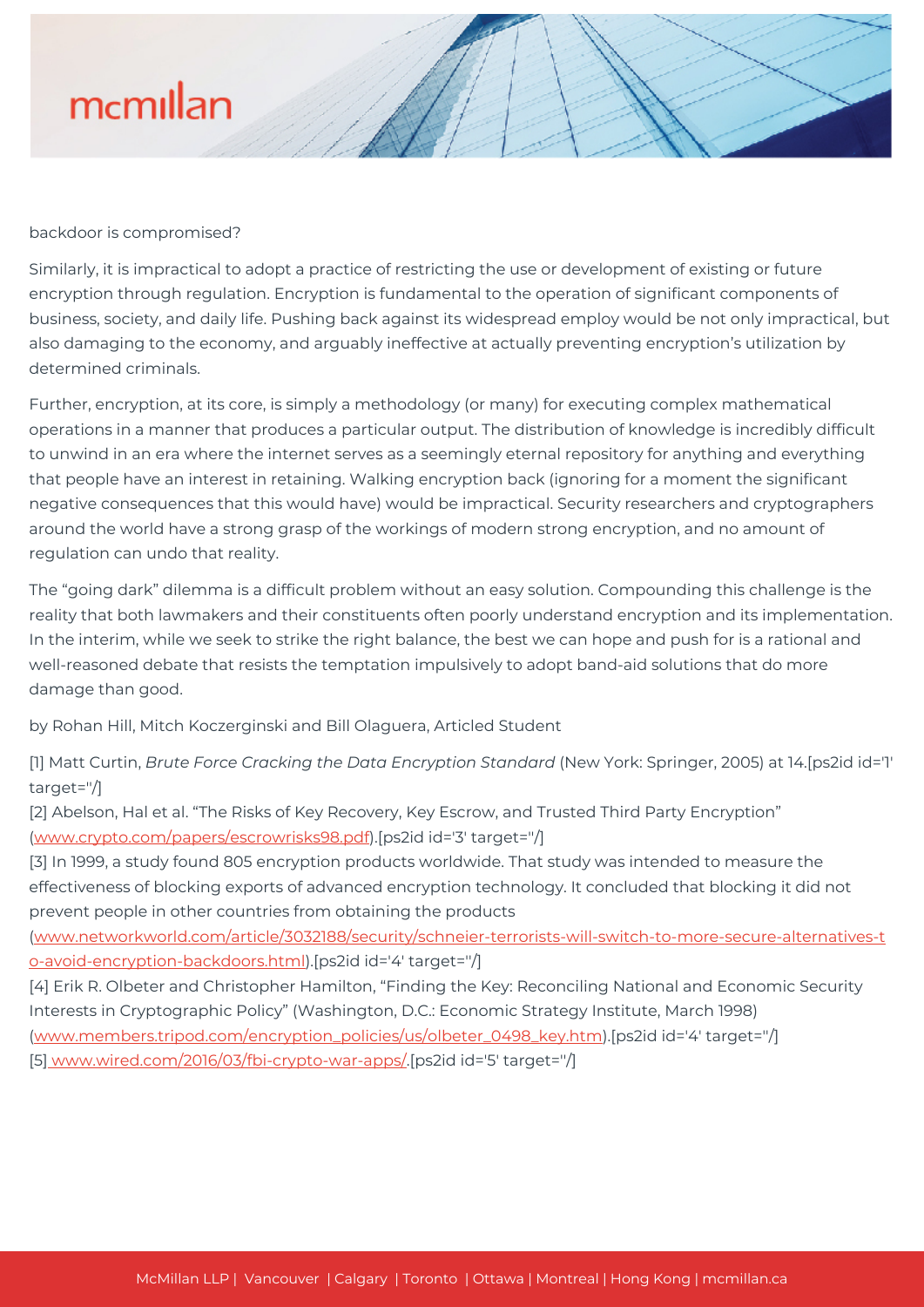[6] IPB details, including progress of bill ([www.services.parliament.uk/bills/2015-16/investigatorypowers.html](http://www.wired.com/2016/03/fbi-crypto-war-apps/)); excellent discussion by Computer World UK current to March 16, 2016 [\(www.computerworlduk.com/security/draft-investigatory-powers-bill-what-you-need-know-3629116/\)](http://www.computerworlduk.com/security/draft-investigatory-powers-bill-what-you-need-know-3629116/). Read more about Apple's complaint here [\(www.theguardian.com/technology/2015/dec/21/apple-uk-government-snoopers-charter-investigatory-powers](http://www.theguardian.com/technology/2015/dec/21/apple-uk-government-snoopers-charter-investigatory-powers-bill)[bill\)](http://www.theguardian.com/technology/2015/dec/21/apple-uk-government-snoopers-charter-investigatory-powers-bill); also discussed in Extreme Tech (www.extremetech.com/extreme/217478-uk-introduces-law-to-ban-civilian-e).[ps2id id='6' target=''/] [7] Apple's official submission, p. 79, para 36 [\(www.parliament.uk/documents/joint-committees/draft-investigatory-powers-bill/written-evidence-draft-inves](http://www.parliament.uk/documents/joint-committees/draft-investigatory-powers-bill/written-evidence-draft-investigatory-powers-committee.pdf) [tigatory-powers-committee.pdf\)](http://www.parliament.uk/documents/joint-committees/draft-investigatory-powers-bill/written-evidence-draft-investigatory-powers-committee.pdf).[ps2id id='7' target=''/] [8[\] www.bgr.com/2016/04/08/iphone-encryption-laws-usa](http://www.bgr.com/2016/04/08/iphone-encryption-laws-usa) and Dianne Feinstein's website [\(www.feinstein.senate.gov/public/index.cfm/press-releases?ID=EA927EA1-E098-4E62-8E61-](http://www.feinstein.senate.gov/public/index.cfm/press-releases?ID=EA927EA1-E098-4E62-8E61-DF55CBAC1649) [DF55CBAC1649](http://www.feinstein.senate.gov/public/index.cfm/press-releases?ID=EA927EA1-E098-4E62-8E61-DF55CBAC1649)).[ps2id id='8' target=''/] [9] The Register UK article [\(www.theregister.co.uk/2016/05/27/backdoor\\_bill\\_dead/](http://www.theregister.co.uk/2016/05/27/backdoor_bill_dead/)). Interestingly, the CIA and NSA were essentially ambivalent to these laws (unlike the FBI), since they feared that any new law would interfere with their own encryption efforts.[ps2id id='9' target=''/] [10] [www.leginfo.legislature.ca.gov/faces/billTextClient.xhtml?bill\\_id=201520160AB1681](https://www.leginfo.legislature.ca.gov/faces.billCompareClient.xhtml?bill_id=201520160AB1681).[ps2id id='10' target=''/] [11] [www.nysenate.gov/legislation/bills/2015/a8093/amendment/original](http://www.nysenate.gov/legislation/bills/2015/a8093/amendment/original).[ps2id id='11' target=''/] [12[\] www.indiancaselaws.wordpress.com/2015/02/10/digital-encryption-laws-in-india/.](http://www.indiancaselaws.wordpress.com/2015/02/10/digital-encryption-laws-in-india/)[ps2id id='12' target=''/] [13] [www.indiatoday.intoday.in/technology/story/govt-goes-after-privacy-proposes-end-to-encryption-in-india/1/47](http://www.indiatoday.intoday.in/technology/story/govt-goes-after-privacy-proposes-end-to-encryption-in-india/1/478952.html) [8952.html.](http://www.indiatoday.intoday.in/technology/story/govt-goes-after-privacy-proposes-end-to-encryption-in-india/1/478952.html)[ps2id id='13' target=''/] [14[\] www.defence.gov.au/deco/DTC.asp.](http://www.defence.gov.au/deco/DTC.asp)[ps2id id='14' target=''/] [15[\] www.iacr.org/petitions/australia-dtca.](http://www.iacr.org/petitions/australia-dtca)[ps2id id='15' target="/] [16] [www.enisa.europa.eu/publications/enisa-position-papers-and-opinions/on-lawful-criminal-investigation-that-re](http://www.enisa.europa.eu/publications/enisa-position-papers-and-opinions/on-lawful-criminal-investigation-that-respects-21st-century-data-protection) [spects-21st-century-data-protection](http://www.enisa.europa.eu/publications/enisa-position-papers-and-opinions/on-lawful-criminal-investigation-that-respects-21st-century-data-protection).[ps2id id='16' target=''/] [17] [www.networkworld.com/article/3032188/security/schneier-terrorists-will-switch-to-more-secure-alternatives-to](http://www.networkworld.com/article/3032188/security/schneier-terrorists-will-switch-to-more-secure-alternatives-to-avoid-encryption-backdoors.html) [-avoid-encryption-backdoors.html](http://www.networkworld.com/article/3032188/security/schneier-terrorists-will-switch-to-more-secure-alternatives-to-avoid-encryption-backdoors.html) .[ps2id id='17' target=''/] [18] [www.zdnet.com/article/while-us-and-uk-govts-oppose-encryption-germany-promotes-it-why](http://www.zdnet.com/article/while-us-and-uk-govts-oppose-encryption-germany-promotes-it-why) (on Germany promoting encryption).[ps2id id='18' target=''/] [19] [www.zdnet.com/article/fbi-director-mobile-encryption-could-lead-us-to-very-dark-place](http://www.zdnet.com/article/fbi-director-mobile-encryption-could-lead-us-to-very-dark-place) (on Comey's 2014

comments).[ps2id id='19' target=''/]